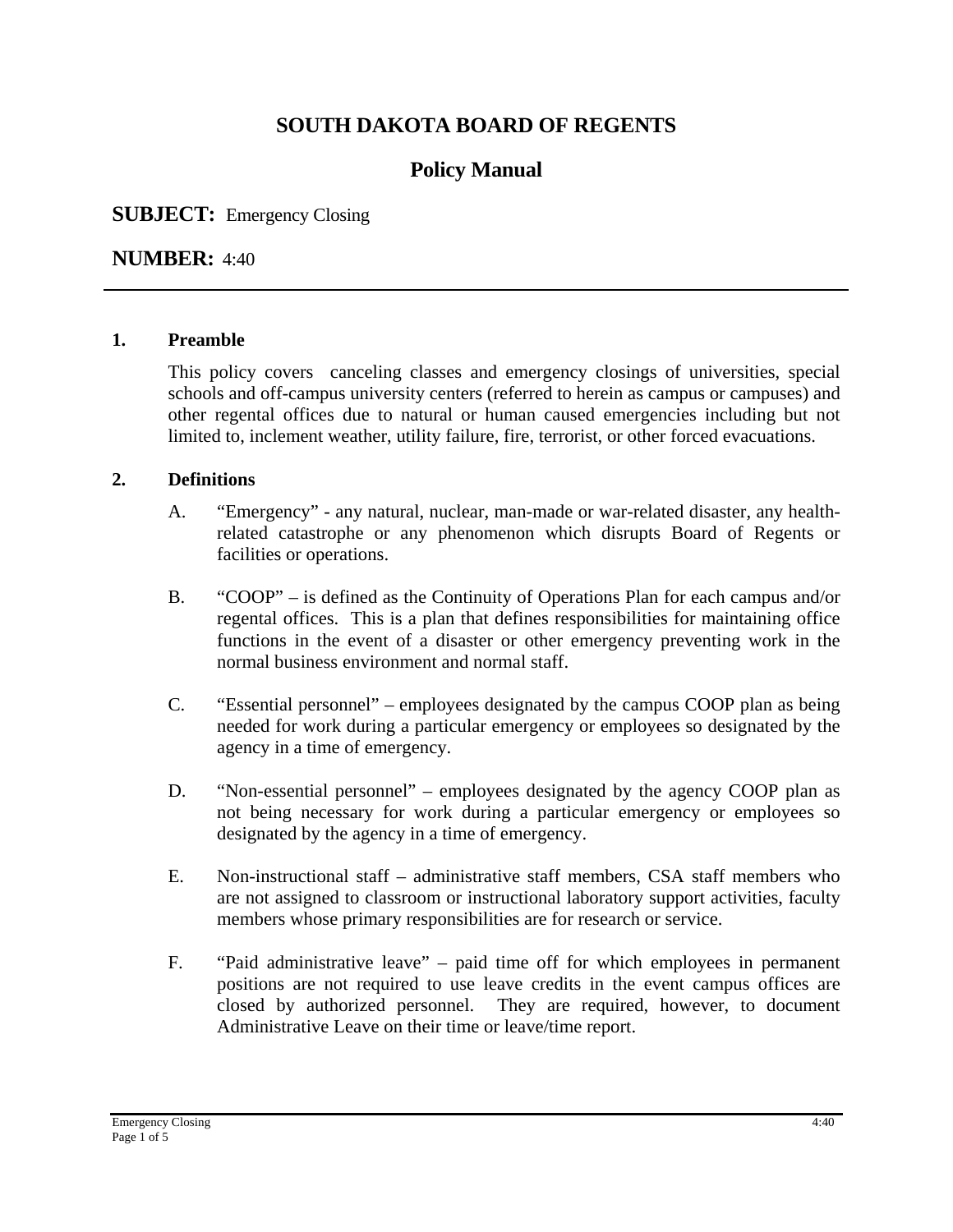#### **3. Canceling Classes**

- A. The decision to cancel classes will be made by the appropriate individual. The decision shall be made by the president or superintendent or in their absence the presiding campus officer. At the off-campus centers, it is the on-site director or presiding officer in consultation with the president or presiding officer of the administrative lead university.
	- 1) The president or superintendent must also ensure that the Board of Regents Executive Director or presiding officer is notified of the intent to cancel classes and the time and duration of the event.
	- 2) The Governor's Office of Emergency Management should be notified of cancelled classes (Phone 605-773-3231).
	- 3) A decision to cancel classes should be coordinated with all other campuses that have employees or students in the same geographic area. At a minimum, notification to cancel classes should be communicated to all partner institutions at centers or to other Regental institutions within a 100 mile radius.
	- 4) A phone call as well as an e-mail should be used to notify all parties as required by this policy.
- B. Classes may be cancelled for various reasons yet the campus may remain open. When the decision has been made to cancel classes, all non-instructional staff are expected to report to work. However during inclement weather, employees are urged to use their discretion in deciding whether they can safely commute to work.
- C. The president, superintendent, center director or their designee is responsible for announcing to local radio stations and/or other media when classes are cancelled. Such announcements shall reference specifically the cancellation of classes, the duration, and requirement that employees are required to report to work. ("Classes at x campus have been cancelled; however, campus offices remain open so noninstructional staff should report to work.)
- D. Cancelled classes should be continuously re-evaluated during the day so classes can resume normal schedules as soon as possible. The media and local radio stations should again be used to communicate the decision to resume classes.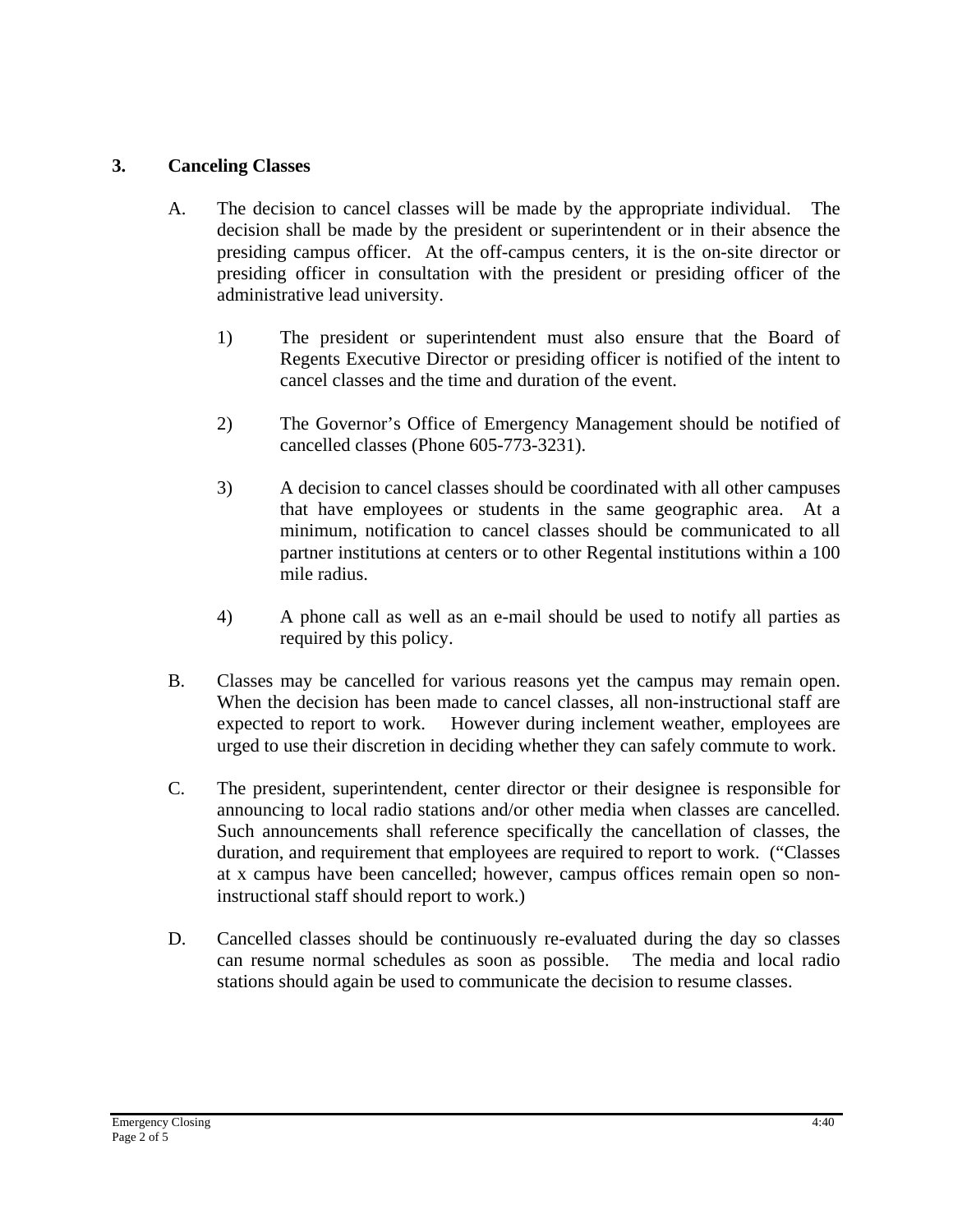### **4. Closing a Campus**

- A. Board of Regent's institutions remain open in all but the most extreme circumstances. Unless an emergency closing is announced, all employees including faculty are expected to report to work. However, during inclement weather, all employees are urged to use their own discretion in deciding whether they can safely commute to work.
- B. The decision to close a campus will be made by the appropriate individual. The decision shall be made by the president or superintendent or in their absence the presiding campus officer. At the off-campus centers, it is the on-site director or presiding officer in consultation with the president or presiding officer of the administrative lead university.
	- 1) The president or superintendent must also ensure that the Board of Regents Executive Director or presiding officer is notified of the intent to close a campus and the time and duration of the event.
	- 2) The Governor's Office of Emergency Management should be notified of emergency closings (Phone 605-773-3231).
	- 3) A decision to close a campus should be coordinated with all other campuses that have employees or students in the same geographic area. At a minimum, notification to close a campus should be communicated to all partner institutions at centers or to other Regental institutions within a 100 mile radius.
	- 4) A phone call as well as an e-mail should be used to notify all parties as required by this policy.
- C. The closing of a campus may occur for one or more of the following reasons:
	- 1) Local law enforcement agencies prohibit local travel.
	- 2) Another entity controls the building and has made the Regental office inaccessible. For example, offices located in a leased or shared facility are inaccessible because the controlling entity or landlord has closed the building and employees do not have access to the building.
	- 3) The office is damaged or destroyed due to the emergency.
	- 4) An emergency has incapacitated the office or otherwise made the function non-essential.
	- 5) Local law enforcement or the Department of Public Safety deems the campus or a portion of the campus a danger and orders evacuation of staff.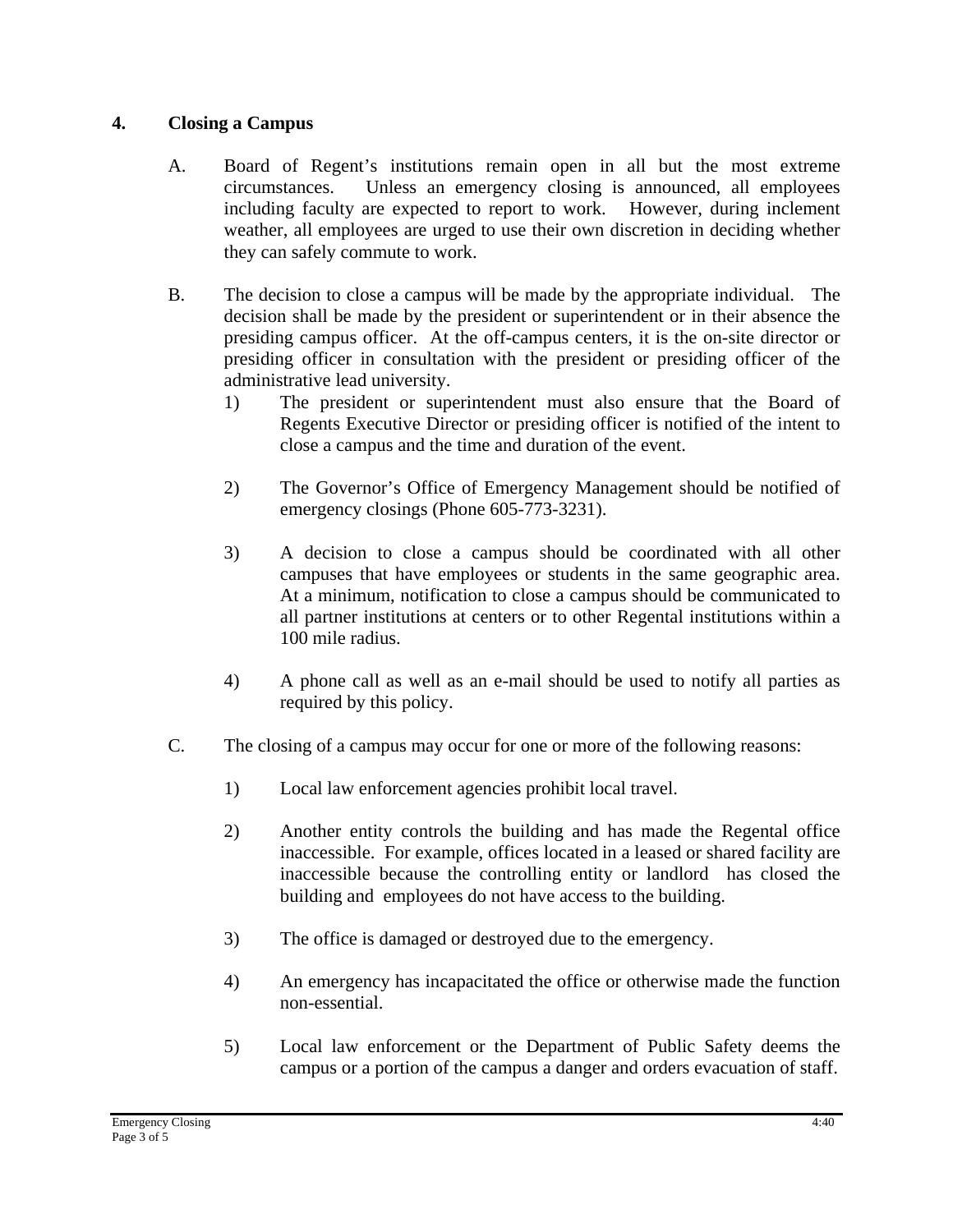- 6) Weather conditions could jeopardize people's safety and is determined that it is too dangerous to have people commuting to campus.
- D. The president, superintendent, center director or presiding officer is responsible for announcing to local radio stations and/or other media when a campus is closed. Such announcements shall reference specifically the start time and date of the closing and the duration and whether or not essential employees are to report to work. ("Campus X has been closed and campus offices have been closed and only essential employees are required to report.")
- E. Emergency closings should be continuously re-evaluated during the day so regular business can resume as soon as possible. The media and local radio stations should again be used to communicate the decision to reopen.

## **4. Employee Compensation**

- A. When an emergency closing has *not* been declared, employees who do not report to work or wish to leave early have the option of taking vacation, accrued compensatory time, leave without pay, or adjusting the work week. Supervisory approval is required for any of the options. Employees who feel they cannot safely reach the worksite shall take appropriate action to notify their supervisor that they will be absent from work.
- B. In the event offices at a campus are closed, employees not required to perform essential functions during the emergency will be granted paid administrative leave.
- C. Employees required to work so essential functions can be performed must report to work at prearranged worksites, unless otherwise instructed. The procedure for identifying these employees will be established by each institution. Those overtime eligible employees that are required to work will receive payment for the administrative leave hours (at a straight rate) plus the hours they were required to work.
- D. Administrative leave will be granted when a worksite is closed where access is not controlled by a Regental institution. However, if employees have access to the department, building, and/or facilities then no administrative leave will be approved. The senior administrator at that worksite must notify the institutional president or superintendent and the HR Department of such closings.

### **5. How Administrative Leave is Paid**

A. If paid administrative leave is *not* approved and an employee is unable to reach work or wants to leave the office early due to an emergency, the employee may do so with the approval of the supervisor. Hourly employees must use vacation